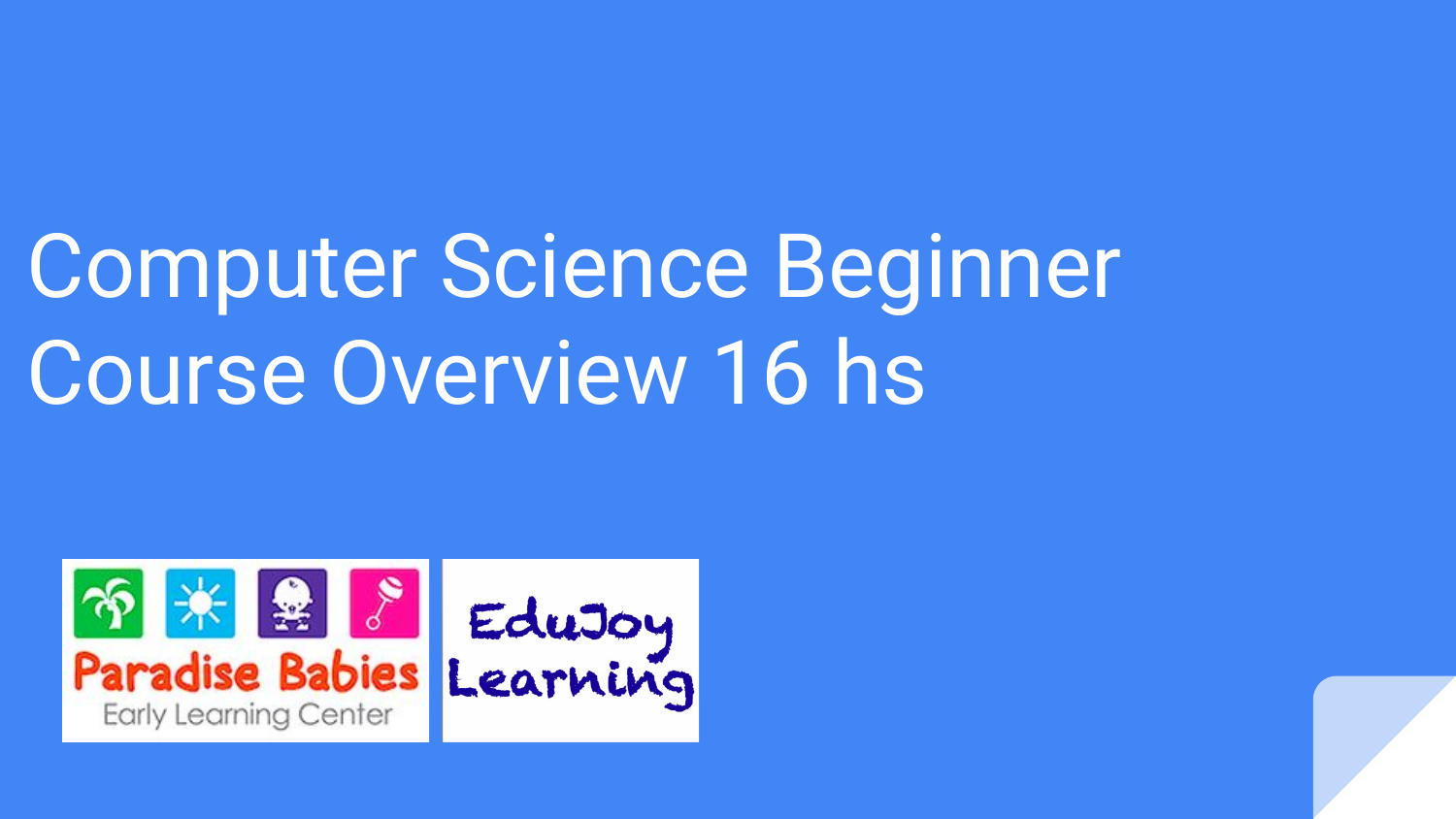## **Course Overview**

Students will create programs with sequencing, loops, and events. They will translate their initials into binary, investigate problem-solving techniques, and develop strategies for building positive communities both online and off. By the end of the course, students will create interactive games that they can share. Each concept in this course is taught from the beginning, graduating toward experiences that allow for growth and creativity to provide all students a rich and novel programming experience.

## **Core concepts:**

- Digital Citizenship
- Sequencing
- Loops
- **Events**
- **Binary**
- Data



**Elon Musk** CEO, SpaceX and Tesla

"I bought my first computer when I was 10 and sold my first commercial program at 12.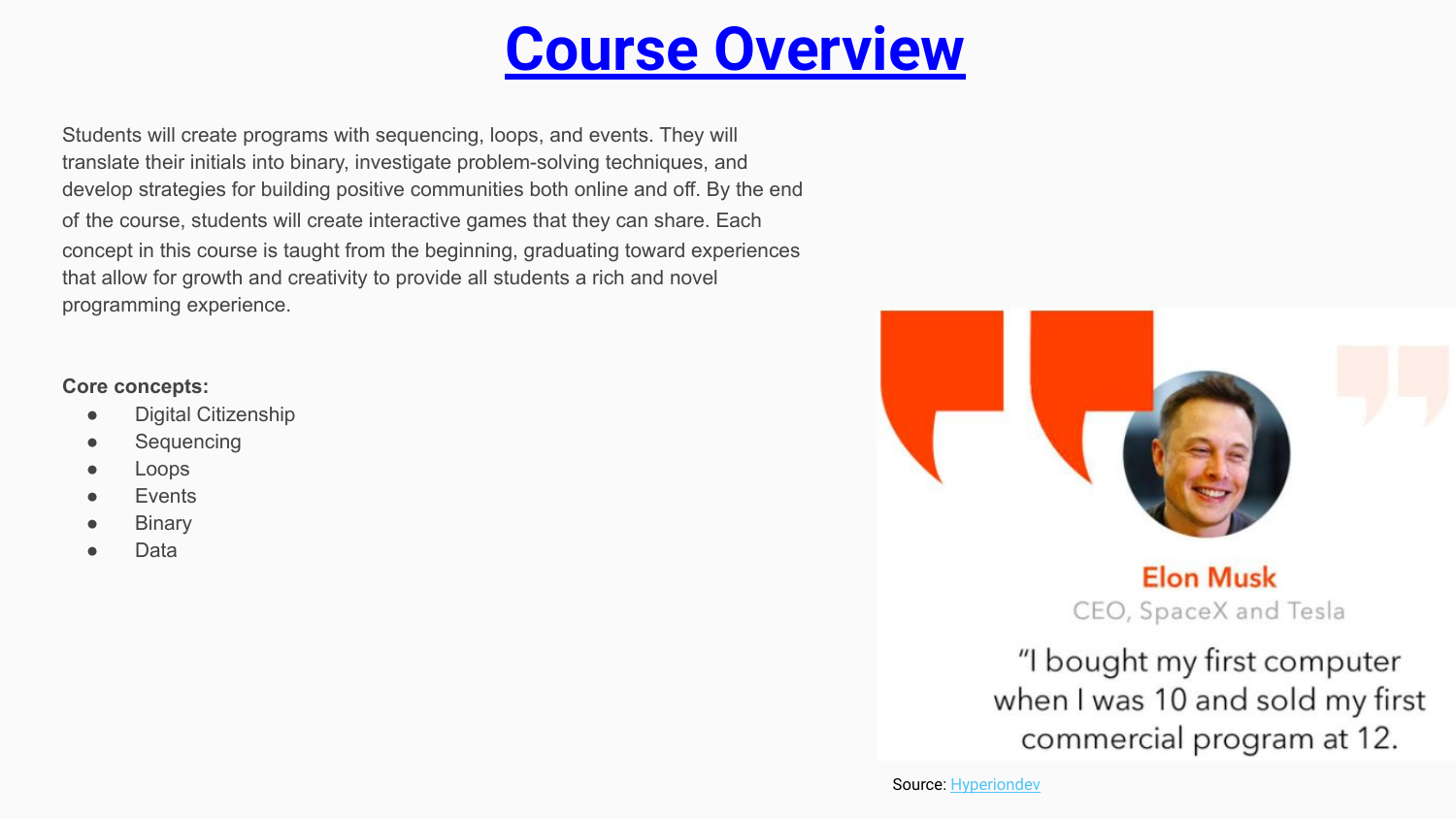





Putting a STOP to Online Meanness **Password Tips to Remember** Develop **Sequential Algorithms using Angry Birds** 







nor T A . <sub>R</sub> a da da nor . .  $\subset$ 136 n d D 88 B B **The County** 

Introduction to **Binary** Language **Loops** with Rey and BB-8 Harvesting Crops with **Loops**



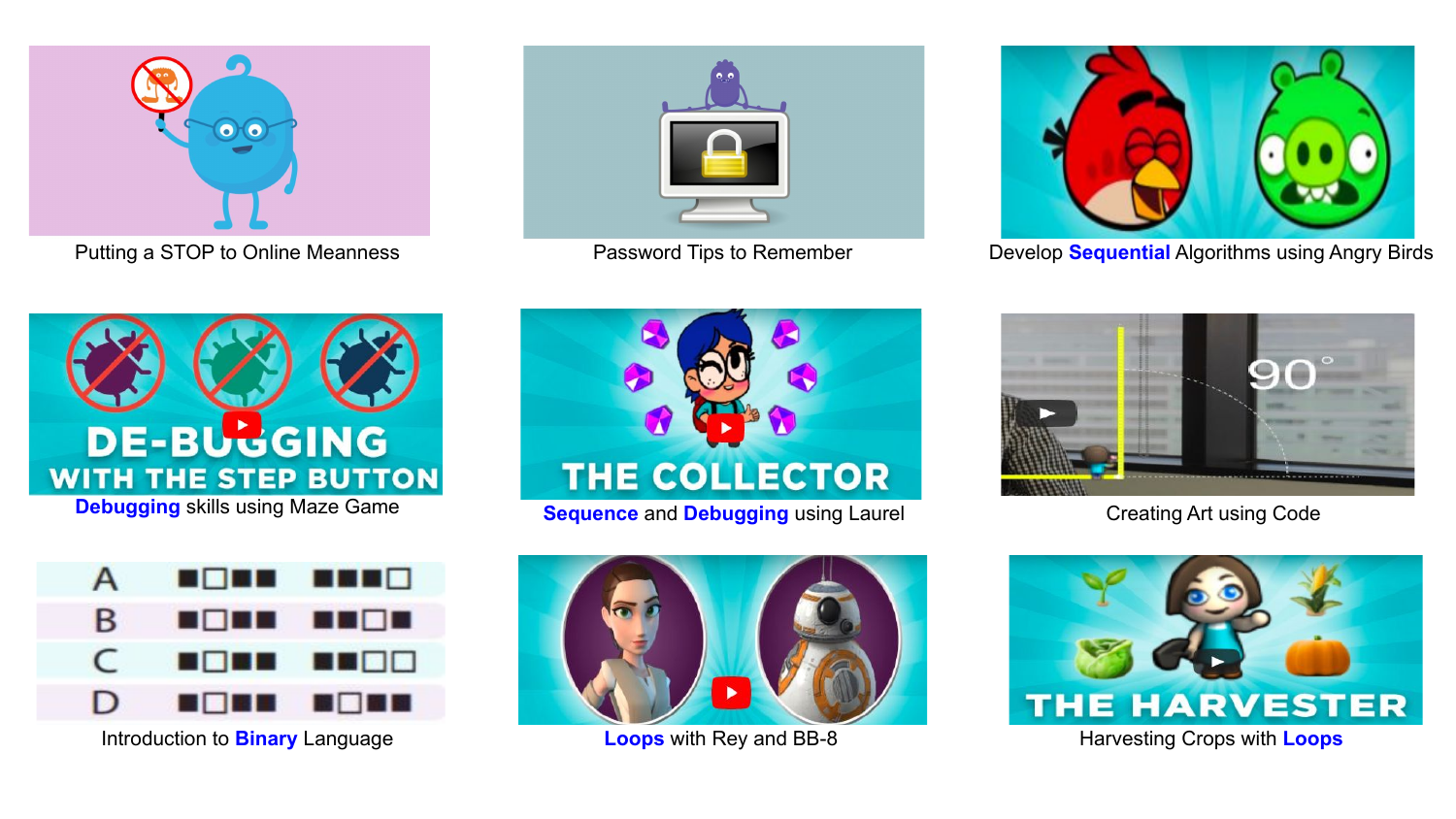





Creating MineCraft game **Create Sticker Art with Loops** Build Flappy Game using Events





Build Chase Game with **Events Picturing Data Picturing Data** End of Course Project